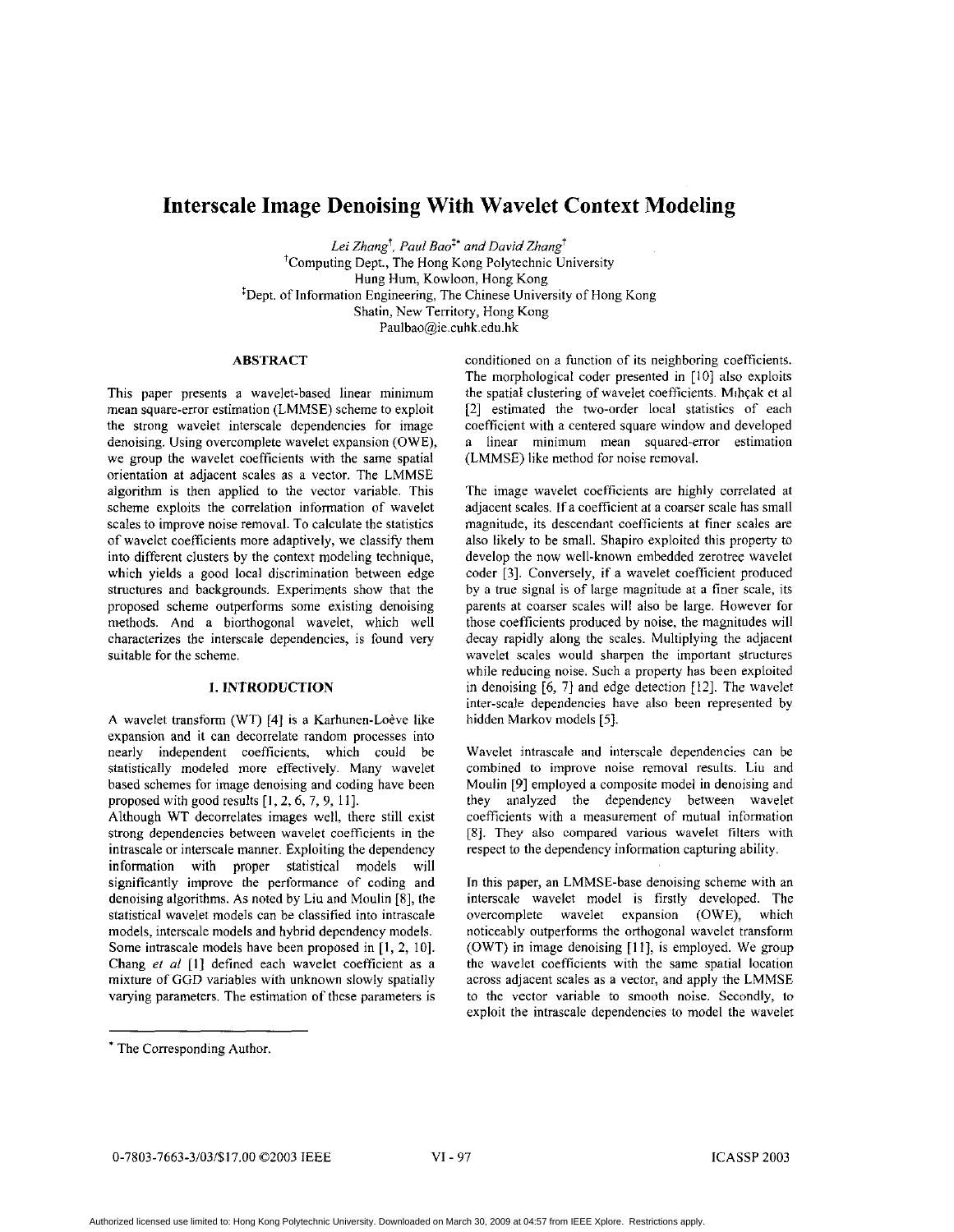coefficients adaptively in spatial domain, we cluster the wavelet coefficients using context modeling technique, which gives a local discrimination of image characteristics, such as edge structures and backgrounds. Experiments show that the proposed scheme yields very satisfying denoising results, especially with a biorthogonal wavelet.



Fig. 1. The illustrations of overcomplete wavelet expansion (OWE). (a) Decomposition and reconstruction of I **-D** signals; (b) One-stage decomposition of 2-D images.

## **2. OVERCOMPLETE WAVELET EXPANSION**

A wavelet transform (WT) represents a signal *f* **as** a linear combination of elementary atoms or building blocks. A detail description of wavelet theory can be found in **[4].** Besides Haar wavelet, there is no other compactly supported orthogonal wavelet that is (anti- )symmetrical, which is an important property in signal processing. Compactly supported biorthogonal wavelets discard the orthogonality to preserve the symmetric property.

(Bi-)orthogonal wavelet transform (OWT) is translation variant due to downsampling in decomposition. This causes some visual artifacts (such as Gibbs phenomena) in denoising applications [ **<sup>1</sup>I].** The denoising scheme presented in this paper is based on overcomplete wavelet expansion (OWE), whose structure is shown in Fig. 1.  $H_i$  is obtained by put  $(2^{j-1}-1)$  zeros between each of the coefficients of  $H_0$ , similarly for  $G_j$ ,  $F_j$  and  $K_j$ . 2-D OWE can be extended form I-D by separable filtering. The coefficients are in three directions: horizontal, vertical and diagonal. Fig. 1 (b) is the one-stage decomposition structure of 2-D OWE. Filter *F'* is the transpose of *F* . At each scale the wavelet coefficients of OWE have the same number of samples as the input image.

#### **3. THE DENOISING ALGORITHM**

#### **3.1. The LMMSE of** wavelet **coefficients**

Suppose  $f$  is corrupted with signal independent white noise:  $g = f + \varepsilon$  with  $\varepsilon \in N(0, \sigma^2)$ . The OWE of *g* at scale *j* is written as  $Z_i = X_i + V_j$ , where  $X_i$  and  $V_j$  are the OWE of f and  $\varepsilon$  respectively. Denote by  $\sigma_{X_i}^2$  and  $\sigma_i^2$  the variances of  $X_i$  and  $V_i$ , the linear minimum mean squared-error estimation (LMMSE) of  $x_i$  is

$$
\hat{x}_j = \sigma_{X_j}^2 \cdot z_j / (\sigma_{X_j}^2 + \sigma_j^2)
$$
 (1)

 $\sigma_j = |\psi_j|\sigma$  (2) The noise standard deviation at scale j is computed as<br>  $\sigma_j = ||\psi_j|| \sigma$  (2) where  $\psi_i(x, y) = 2^{-j} \psi(2^{-j}x, 2^{-j}y)$  is the dilation of 2-D

mother wavelet  $\psi$  and  $\|\psi\| = \sqrt{\int \int \psi(x, y) dx dy}$ .  $\sigma_{X_i}$  can be estimated as

with

$$
\hat{\sigma}_{X_j}^2 \approx \sigma_{Z_j}^2 - \sigma_j^2 \tag{3}
$$

 $(4)$ 

 $\sigma_{Z_j}^2 = \frac{1}{M \cdot N} \sum_{m=1}^{M} \sum_{n=1}^{N} Z_j^2(m, n)$ 

being the variance of  $Z_i$ , whose size is  $M \times N$ .

#### **3.2. The** interscale **model-based LMMSE**

By OWE each of wavelet subbands has the same number of samples. We assemble the same oriented points at *J*  scales as **a** vector

$$
\vec{Z}(m,n) = \begin{bmatrix} Z_1(m,n) & \dots & Z_J(m,n) \end{bmatrix}^T \tag{5}
$$

Then there is  $\vec{Z} = \vec{X} + \vec{V}$ . Obviously  $\vec{v}$  is *Gaussian* vector noise independent of  $\vec{x}$ . Applying the LMMSE to vector variable  $\bar{z}$ , we obtain the estimation of  $\bar{x}$ :

$$
\hat{\vec{x}} = P(P + R)^{-1}\vec{z}
$$
 (6)  
where  $P = E[\vec{x}\vec{x}^T]$  and  $R = E[\vec{v}\vec{v}^T]$ .

The diagonal element  $E[v_j^2]$  of *R* equals to  $\sigma_j^2$ , which can be computed by (2). Noise variables  $v_i$  and  $v_j$ ,  $i \neq j$ , are *jointly Gaussian.* Their correlation coefficient is

$$
\rho_{i,j} = \frac{\iint \psi_i(x, y) \psi_j(x, y) dxdy}{\sqrt{\iint \psi_i^2(x, y) dxdy} \cdot \sqrt{\iint \psi_j^2(x, y) dxdy}}
$$
(7) Thus we have

 $R_{i,j} = E[v_i v_j] = \rho_{i,j} \sigma_i \sigma_j$  (8)

The components of matrix *P* can be estimated by

#### VI - **98**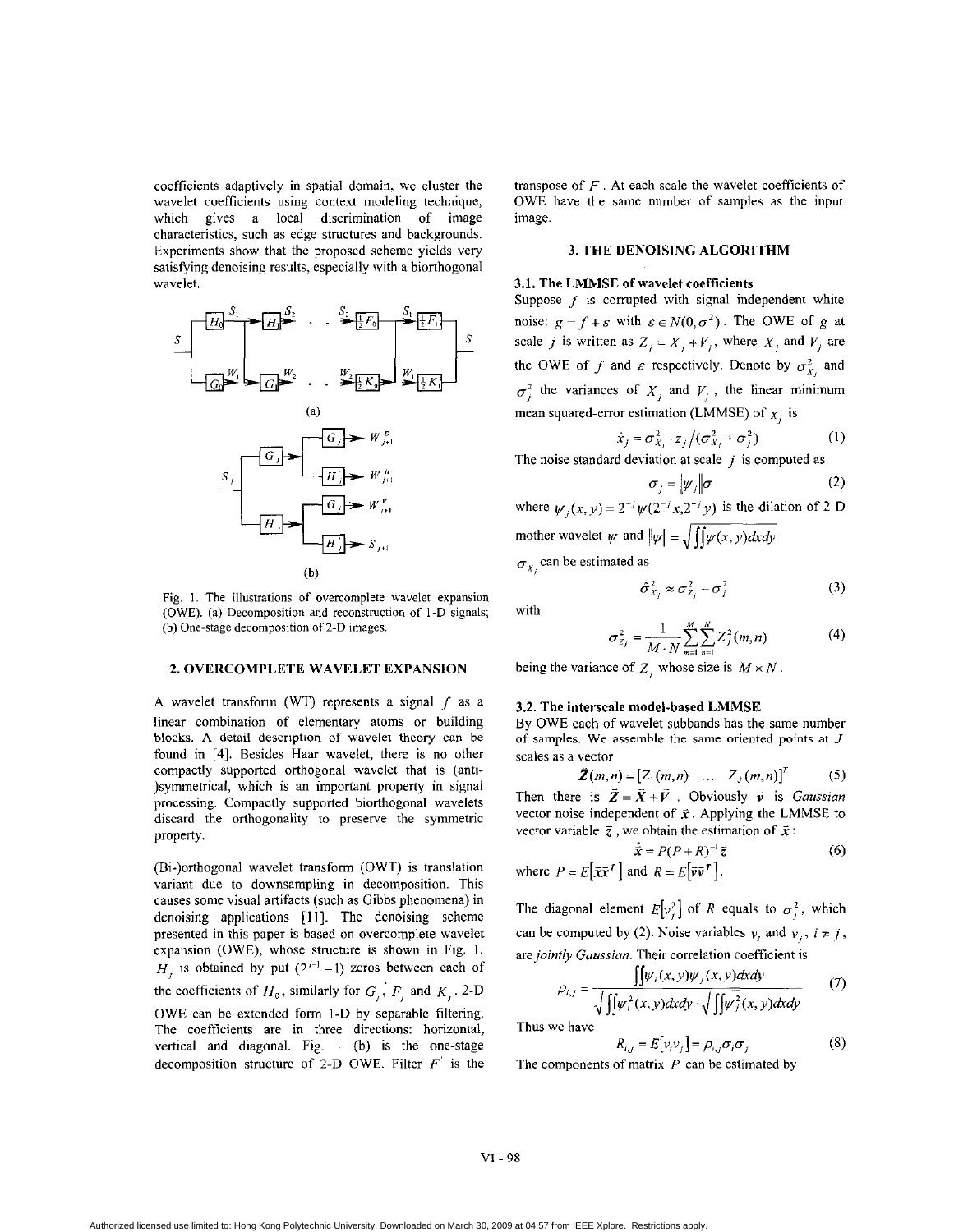$$
P_{i,j} = E[x_i x_j] \approx E[z_i z_j] - R_{i,j} \tag{9}
$$

where  $E[z_iz_j]$  is calculated as

$$
E[z_i z_j] = \frac{1}{M \cdot N} \sum_{m=1}^{M} \sum_{n=1}^{N} Z_i(m,n) \cdot Z_j(m,n) \qquad (10)
$$

Suppose the input image **is** transformed into *J* wavelet scales, and it is found by our experiments that setting  $\overline{z}$ as **a** *J* -D vector won't yield satisfying results. This could be explained in two ways. Firstly, scale *j* **is** strongly correlated with scale  $j+1$  but its correlation with scale  $j + 2$ ,  $j + 3$ ,  $J$  decreases rapidly. These coarser scales won't convey much information to improve the estimation of scale *j* . Secondly a significant structure has larger spatial supports at coarser scales than finer scales. One point at a coarse scale may appear **as** an edge, but at finer scales the points with the same spatial orientation may be noise predominated. Thus fine scales may impose negative effects on coarse scales.

Based on these considerations, we recover  $X_i$  only by the measurements at scales  $j$  and  $j+1$ , i.e., we set  $\bar{Z}_i(m,n) = [Z_i(m,n) \quad Z_{i+1}(m,n)]^T$ . After getting  $\hat{\bar{X}}_i$ , only the component  $\hat{X}_j$  is preserved. Similarly  $\hat{X}_{j+1}$  is obtained when  $\hat{\vec{X}}_{i+1}$  is estimated.

In threshold-based denoising schemes [I, 7, 1 I], wavelet Coefficients below **a** threshold will be set to 0. Those insignificant data are predominantly noise and should be discarded. To merge the merits of thresholding into the LMMSE scheme, we apply LMMSE only to the coefficients above a threshold while shrinking those coefficients below the threshold to 0. In this paper the threshold is set as  $t_j = c\sigma_j$  with  $c \in [2.5,3.5]$ .

#### **3.3.** Context modeling **of** the wavelet coeficients

To statistically model the wavelet coefficients adaptively, we classify them into several clusters. The context modeling technique, which is widely used in coding to differentiate and gather pixels which are similar but not necessarily spatially adjacent, is very appropriate for such clustering. Chang *er a/* [I] has proposed the similar clustering in their threshold-based denoising scheme. By computing the context of each wavelet coefficient, they estimated its standard deviation with a collection of pixels whose context values fall into a specified field.

We define the context value of vector coefficient  $\bar{Z}_i(m,n)$  as a function of its neighbors. The weighted average of its adjacent pixels is employed. Denote by

 $\vec{z}_{j(m,n)}(i)$ ,  $i = 1,...,8$  the absolute value of the neighborhood 8 elements of  $\vec{Z}_i(m,n)$ . And define

$$
\bar{u}_{j}^{m,n} = \left[\bar{z}_{j(m,n)}^T(1) \cdots \bar{z}_{j(m,n)}^T(8)\right]
$$
\nThe context value of  $\bar{Z}_{j}(m,n)$  is defined as\n
$$
\bar{z}_{j(m,n)}^T(8) = \sum_{j=1}^{n} \bar{z}_{j(m,n)}^T(8)
$$

$$
\bar{C}_j(m,n) = \bar{u}_j^{m,n} \bar{w}_j \tag{12}
$$

 $\vec{w}_i$  is a 16 × 2 weighted matrix and it can be calculated by the least square estimate:

$$
\vec{\boldsymbol{w}}_j = (\vec{\boldsymbol{U}}_j^T \vec{\boldsymbol{U}}_j)^{-1} \vec{\boldsymbol{U}}_j^T \left| \vec{\boldsymbol{Y}} \right| \tag{13}
$$

 $\vec{U}_i$  is a  $M \cdot N \times 16$  matrix with each row being  $\vec{u}_i^{m,n}$  and  $\tilde{Y}$  is a *M* · *N* × 2 matrix with each row being  $\tilde{Z}_i^T(m, n)$ . The absolute values rather than the original values are used **in** the context calculating because the absolute values of neighboring coefficients are much more correlated *[3].*  Thus the average of absolute values would yield more useful information than the original values.

With context modeling, the coefficients with similar natures can be well clustered. Context value  $\vec{C}_i(m,n)$  is a 1 × 2 vector. We group  $\bar{Z}_j(m,n)$  according to  $\bar{C}_j(m,n)$ 's localization in the 2-D Euclidean space. The coordinate plane is divided into several portions and each portion contains the same number L of context value  $\vec{C}_i(m,n)$ .

Suppose  $\overline{Z}_i(m,n)$  belongs to the *i*th group  $\Theta_i^i$ , the covariance matrix of corresponding vector  $\bar{X}_i(m, n)$  is estimated from all the data in  $\Theta_i^i$ .

$$
\hat{P}_{j,j+1} \approx \frac{1}{L} \sum_{\bar{Z}_j(m,n) \in \mathcal{O}_j^i} Z_j(m,n) \cdot Z_{j+1}(m,n) - R_{j,j+1} \quad (14)
$$

The LMMSE scheme in section 3.2 is then applied to each of the data in  $\Theta_i^i$  with the calculated  $P_{i,j+1}$ .

## **4. EXPERIMENT RESULTS**

Four compactly supported wavelets constructed by Daubechies *et a/* [4] were used in the experiments here. The orthogonal wavelet **is** denoted by *Dau(N)* , where *<sup>N</sup>* is the number of vanishing moments of the wavelet whose filter length will be  $2N$ . The biorthogonal wavelet is denoted by  $CDF(N, N')$ , where *N* is the vanishing moment number of analytic wavelet filter and  $N'$  is that of synthetic wavelet filter. The four wavelets employed are: *Dau(2), Dau(4),* and *CDF(1,3), CDF(2,4).* 

The denoising schemes employed for comparison are the spatially adaptive thresholding of Chang *et a/* **[I]** and the intrascale dependencies exploited LMMSE-like scheme of Mihçak et *al* [2]. For convenience, we denote the two